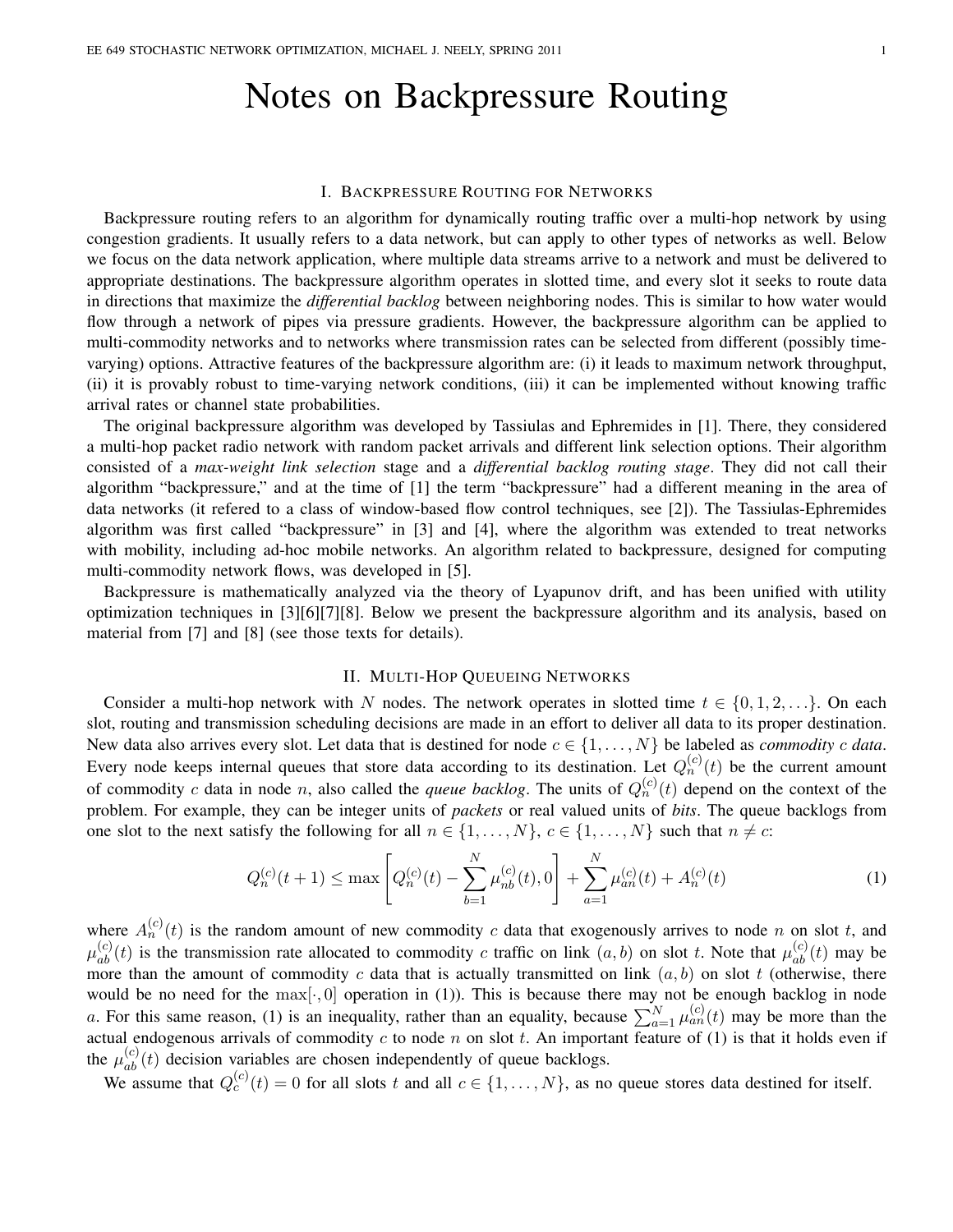# *A. Dynamic Arrivals*

Let  $(A_n^{(c)}(t))$  be the matrix of exogenous arrivals on slot t. For simplicity, assume this matrix is independent and identically distributed (i.i.d.) over slots with finite second moments and with means:

$$
\lambda_n^{(c)} \underline{\stackrel{\scriptscriptstyle\Delta}{=}} \mathbb{E} \left\{ A_n^{(c)}(t) \right\}
$$

We assume that  $\lambda_c^{(c)} = 0$  for all  $c \in \{1, ..., N\}$ , as no data arrives that is destined for itself. Thus, the matrix of arrival rates  $(\lambda_n^{(c)})$  is a  $N \times N$  matrix of non-negative real numbers, with zeros on the diagonal.

## *B. Dynamic Network Topology and Transmission Decision Options*

 $\mathbf{v}$ 

The network might have time-varying channels and/or mobile nodes. Let S(t) represent the *topology state* of the network on slot t, which contains information relevant to the node-to-node transmission rates that can be supported on the current slot. Assume the network controller observes  $S(t)$  at the beginning of each slot t, and chooses a matrix  $(\mu_{ab}(t))$  of transmission rates within some abstract set that depends on  $S(t)$ . That is, the controller chooses:

$$
(\mu_{ab}(t)) \in \Gamma_{S(t)} \tag{2}
$$

where  $\Gamma_{S(t)}$  is the set of rates that can be supported under state  $S(t)$ . This model fits a variety of networks, including ad-hoc mobile networks, networks with orthogonal channels, as well as networks with inter-channel interference. It assumes the supportable transmission rates are known and there are no transmission errors. Backpressure methods with probabilistic channel errors are considered in [9].

Every slot t, the network controller chooses transmission variables  $(\mu_{ab}(t)) \in \Gamma_{S(t)}$ , and then chooses routing variables  $(\mu_{ab}^{(c)}(t))$  subject to the constraints:

$$
0 \le \mu_{ab}^{(c)}(t) \ \forall a, b, c, \forall t \tag{3}
$$

$$
\sum_{c=1}^{N} \mu_{ab}^{(c)}(t) \le \mu_{ab}(t) \ \forall (a, b), \forall t \tag{4}
$$

Once these decisions are made, the queues are updated via (1). In case of "queue underflow" at a particular node, where there is not enough backlog of a given commodity in that node to fill all of its offered transmission rates, there may be an additional choice of which outgoing links to use. In this case, any choice that satisfies (1) is valid.

## *C. Network Capacity Region*

For simplicity, assume the topology state  $S(t)$  is i.i.d. over slots with probabilities  $\pi_S = Pr[S(t) = S]$  (for simplicity, assume there are a finite or countably infinite number of possible states). The *network capacity region* A is the closure of the set of all arrival rate matrices  $(\lambda_n^{(c)})$  for which there exists an algorithm that observes  $S(t)$ every slot t and chooses transmission rates  $(\mu_{ab}(t))$  and routing variables  $(\mu_{ab}^{(c)}(t))$  according to the constraints (2)-(4) that yields stability of all queues. Stability of all queues implies that the total input rate of traffic into the network is the same as the total rate of data delivered to its destination (see detailed discussion of stability in [8]). It can be shown that for any arrival rate matrix  $(\lambda_n^{(c)})$  in the capacity region  $\Lambda$ , there is a *stationary and randomized algorithm* that chooses decision variables  $(\mu_{ab}^*(t))$  and  $(\mu_{ab}^{*(c)}(t))$  every slot t based only on  $S(t)$  (and hence independently of queue backlogs) that yields the following for all  $n \neq c$ :

$$
\mathbb{E}\left\{\lambda_n^{(c)} + \sum_{a=1}^N \mu_{an}^{*(c)}(t) - \sum_{b=1}^N \mu_{nb}^{*(c)}(t)\right\} \le 0
$$
\n(5)

Such a stationary and randomized algorithm that bases decisions only on  $S(t)$  is called an S-only algorithm. It is often useful to assume that  $(\lambda_n^{(c)})$  is *interior* to  $\Lambda$ , so that there is an  $\epsilon > 0$  such that  $(\lambda_n^{(c)} + \epsilon 1_n^{(c)}) \in \Lambda$ , where  $1_n^{(c)}$ is 1 if  $n \neq c$ , and zero else. In that case, there is an S-only algorithm that yields the following for all  $n \neq c$ :

$$
\mathbb{E}\left\{\lambda_n^{(c)} + \sum_{a=1}^N \mu_{an}^{*(c)}(t) - \sum_{b=1}^N \mu_{nb}^{*(c)}(t)\right\} \le -\epsilon
$$
 (6)

As a technical requirement, we assume that the second moments of transmission rates  $\mu_{ab}(t)$  are finite under any algorithm for choosing these rates. This trivially holds if there is a finite maximum rate  $\mu_{max}$ .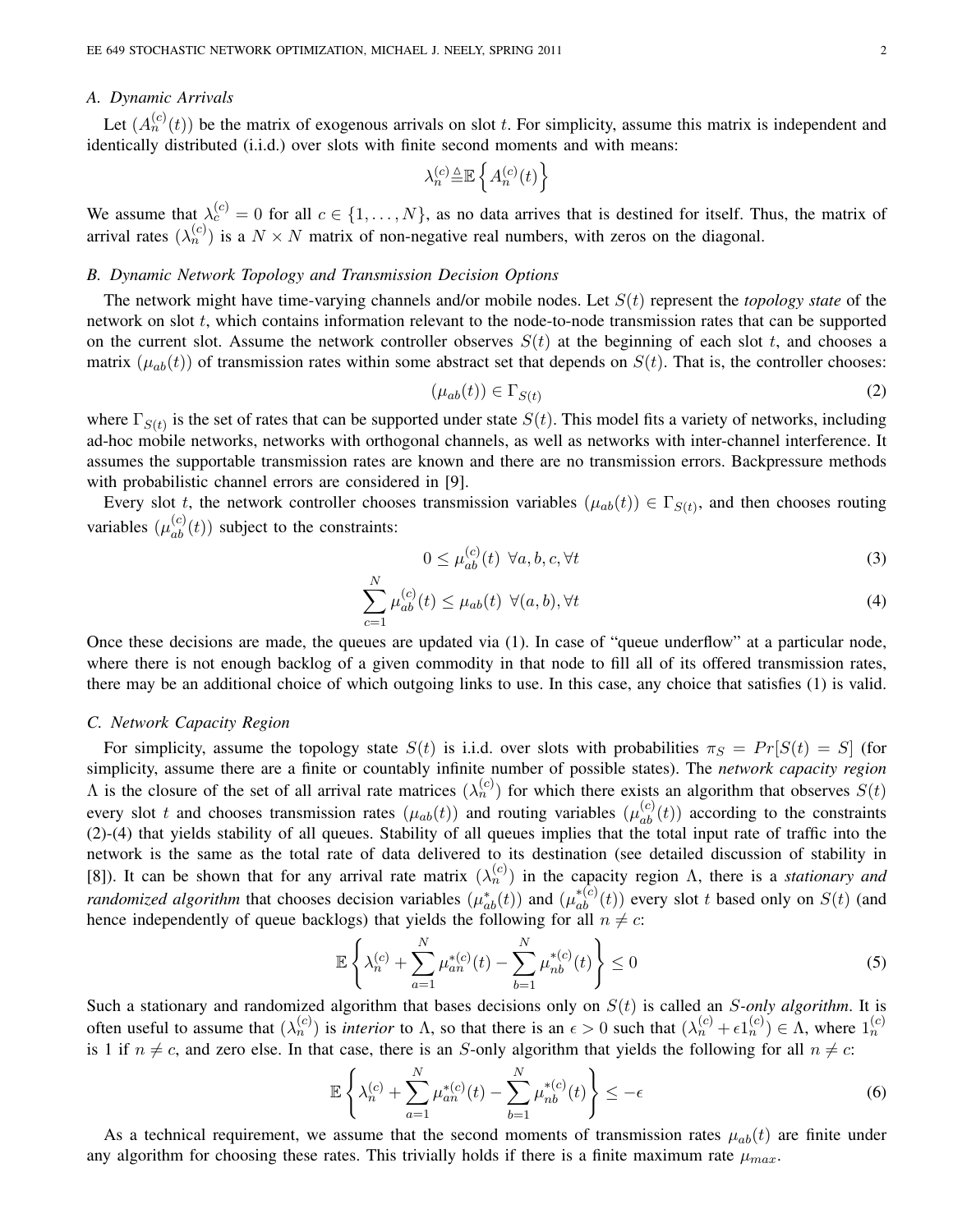## III. LYAPUNOV DRIFT AND BACKPRESSURE

The backpressure algorithm is designed by choosing transmission and routing variables to greedily minimize a bound on the drift of a Lyapunov function. Specifically, define  $Q(t) = (Q_n^{(c)}(t))$  as the matrix of current queue backlogs. Define the Lyapunov function:

$$
L(t) \triangleq \frac{1}{2} \sum_{n=1}^{N} \sum_{c=1}^{N} Q_n^{(c)}(t)^2
$$

This is just a sum of the squares of queue backlogs (multiplied by 1/2 only for convenience in later analysis). The above sum is the same as summing over all n, c such that  $n \neq c$ , because  $Q_c^{(c)}(t) = 0$  for all  $c \in \{1, ..., N\}$  and all slots t.

The *Lyapunov drift*  $\Delta(t)$  is defined:

$$
\Delta(t) \triangleq \mathbb{E} \left\{ L(t+1) - L(t) | \mathbf{Q}(t) \right\}
$$

By squaring the queue update equation (1) and using the fact that  $(\max[q-b, 0]+a)^2 \le q^2+b^2+a^2+2q(a-b)$  for  $q \ge 0$ ,  $a \ge 0$ ,  $b \ge 0$ , it is not difficult to show that for all slots t and under any algorithm for choosing transmission and routing variables  $(\mu_{ab}(t))$  and  $(\mu_{ab}^{(c)}(t))$ :

$$
\Delta(t) \leq B + \sum_{n=1}^{N} \sum_{c=1}^{N} Q_n^{(c)}(t) \mathbb{E} \left\{ \lambda_n^{(c)}(t) + \sum_{a=1}^{N} \mu_{an}^{(c)}(t) - \sum_{b=1}^{N} \mu_{nb}^{(c)}(t) |Q(t) \right\} \tag{7}
$$

where  $B$  is a finite constant that depends on the second moments of arrivals and the maximum possible second moments of transmission rates.

# *A. Minimizing the Drift Bound by Switching the Sums*

The backpressure algorithm is designed to observe  $Q(t)$  and  $S(t)$  every slot t and choose  $(\mu_{ab}(t))$  and  $(\mu_{ab}^{(c)}(t))$ to minimize the right-hand-side of the drift bound (7). Because B is a constant and  $\lambda_n^{(c)}$  are constants, this amounts to maximizing:

$$
\mathbb{E}\left\{\sum_{n=1}^{N}\sum_{c=1}^{N}Q_{n}^{(c)}(t)\left[\sum_{a=1}^{N}\mu_{an}^{(c)}(t)-\sum_{b=1}^{N}\mu_{nb}^{(c)}(t)\right]|Q(t)\right\}
$$

where we have pushed the finite sums through the expectations to illuminate the maximizing decision. By the principle of *opportunistically maximizing an expectation*, we can maximize the above expectation by maximizing the function inside of it (given the observed  $Q(t)$ ,  $S(t)$ ). That is, we choose  $(\mu_{ab}(t))$  and  $(\mu_{ab}^{(c)}(t))$  subject to the constraints (2)-(4) to maximize:

$$
\sum_{n=1}^{N} \sum_{c=1}^{N} Q_n^{(c)}(t) \left[ \sum_{a=1}^{N} \mu_{an}^{(c)}(t) - \sum_{b=1}^{N} \mu_{nb}^{(c)}(t) \right]
$$

It is not immediately obvious what decisions maximize the above. This can be illuminated by switching the sums. Indeed, the above expression is the same as below:

$$
\sum_{a=1}^{N} \sum_{b=1}^{N} \sum_{c=1}^{N} \mu_{ab}^{(c)}(t) [Q_a^{(c)}(t) - Q_b^{(c)}(t)]
$$

The weight  $Q_a^{(c)}(t) - Q_b^{(c)}$  $b<sub>b</sub><sup>(c)</sup>(t)$  is called the current *differential backlog* of commodity c between nodes a and b. Thus, we want to choose decision variables  $(\mu_{ab}^{(c)}(t))$  so as to maximize the above weighted sum, where weights are differential backlogs. Intuitively, this means that we want to allocate larger rates to commodities and links for which there is larger differential backlog.

Clearly we should not send data in a direction of negative differential backlog, and so we should choose  $\mu_{ab}^{(c)}(t)$  = 0 whenever  $Q_a^{(c)}(t) - Q_b^{(c)}$  $b<sub>b</sub><sup>(c)</sup>(t) < 0$ . Further, given  $\mu_{ab}(t)$  for a particular link  $(a, b)$ , it is not difficult to show that the optimal  $\mu_{ab}^{(c)}(t)$  selections, subject to (3)-(4), are determined as follows: First find the commodity  $c_{ab}^{opt}(t) \in$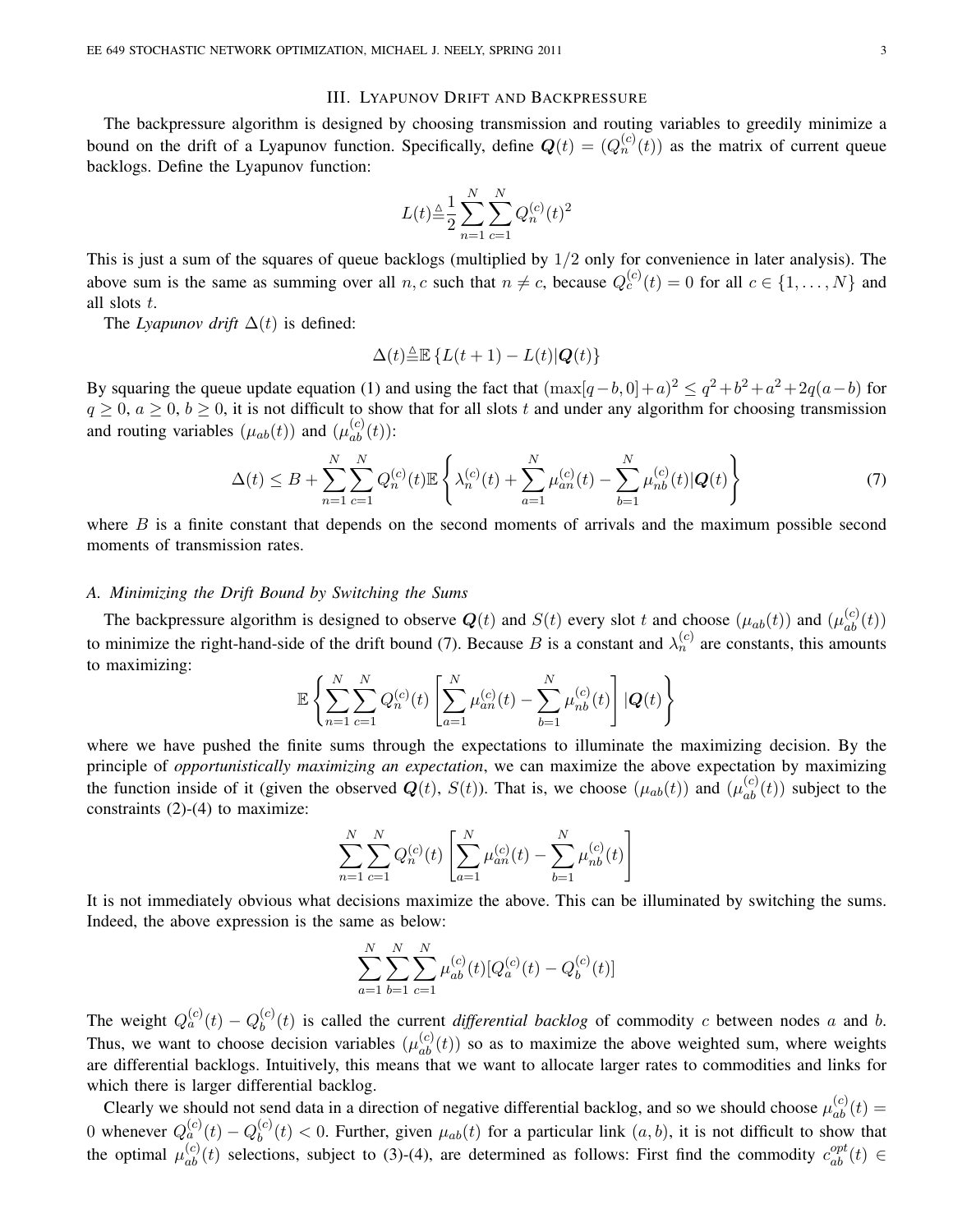$\{1,\ldots,N\}$  that *maximizes the differential backlog* for link  $(a,b)$ . We call  $c_{ab}^{opt}(t)$  the *optimal commodity for link*  $(a, b)$  *on slot* t. If this maximizing differential backlog is negative, assign  $\mu_{ab}^{(c)}(t) = 0$  for all commodities  $c \in \{1, \ldots, N\}$  on link  $(a, b)$ . Else, allocate the full link rate  $\mu_{ab}(t)$  to the commodity  $c_{ab}^{opt}(t)$ , and zero rate to all other commodities on this link. With this choice, we have:

$$
\sum_{c=1}^{N} \mu_{ab}^{(c)}(t) [Q_a^{(c)}(t) - Q_b^{(c)}(t)] = \mu_{ab}(t) W_{ab}(t)
$$

where  $W_{ab}(t)$  is the differential backlog of the optimal commodity for link  $(a, b)$  on slot t (maxed with 0):

$$
W_{ab}(t) \triangleq \max[Q_a^{(c_{ab}^{opt}(t))}(t) - Q_b^{(c_{ab}^{opt}(t))}(t), 0]
$$

It remains only to choose  $(\mu_{ab}(t)) \in \Gamma_{S(t)}$ . We do this by solving the following:

$$
\text{Maximize:} \quad \sum_{a=1}^{N} \sum_{b=1}^{N} \mu_{ab}(t) W_{ab}(t) \tag{8}
$$

$$
\text{Subject to:} \qquad (\mu_{ab}(t)) \in \Gamma_{S(t)} \tag{9}
$$

Choosing transmission rates  $(\mu_{ab}(t))$  according to (8)-(9) is called the *max-weight algorithm*. It maximizes a linear sum of transmission rates, where the weights  $W_{ab}(t)$  correspond to differential backlogs. The *backpressure algorithm* uses the max-weight decisions for  $(\mu_{ab}(t))$ , and then chooses routing variables  $(\mu_{ab}^{(c)}(t))$  via the maximum differential backlog as described above.

Note that once the transmission rates  $(\mu_{ab}(t))$  have been selected, the routing decisions are extremely easy, and are distributed over each node (requiring only knowledge of queue backlogs in your own node and your neighbors). However, the max-weight problem (8)-(9) can be very difficult in networks with inter-channel interference. Often, an *approximation* of the max-weight transmission decision is used. It is known that using a γ-multiplicative approximation (where  $0 < \gamma \le 1$ ) stabilizes the network whenever arrival rates  $(\lambda_n^{(c)})$  are within  $\gamma \Lambda$ , a  $\gamma$ -scaled version of the capacity region. However, using a C-additive approximation stabilizes the network for all rates in the capacity region. Thus, additive approximations do not reduce throughput (although they can increase delay), whereas multiplicative approximations can reduce throughput. The fact that we can be off by an additive constant is useful if we implement backpressure with out-of-date queue backlog information (see exercise 4.10 in [8]).

A remarkable property of the backpressure algorithm is that it acts greedily every slot  $t$  based only on the observed topology state  $S(t)$  and queue backlogs  $Q(t)$  for that slot. Thus, it does not require knowledge of the arrival rates  $(\lambda_n^{(c)})$  or the topology state probabilities  $\pi_S = Pr[S(t) = S].$ 

# *B. Improving Delay*

It is important to note that the backpressure algorithm does not use any pre-specified paths. Paths are learned dynamically, and may be different for different packets. Delay can be very large, particularly when the system is lightly loaded so that there is not enough pressure to push data towards the destination. As an example, suppose one packet enters the network, and nothing else ever enters. This packet may take a loopy walk through the network and never arrive at its destination because no pressure gradients build up. This does not contradict the above analysis, because the network has at most one packet at any time and hence is trivially stable.

It is also possible to implement backpressure subject to some pre-specified paths that can be used. This can restrict the capacity region, but might improve in-order delivery and delay. Another way to improve delay, without affecting the capacity region, is to use the *enhanced* version of backpressure developed in [4], which adds a "differential progress-to-destination" term to the backpressure index  $W_{ab}(t)$ . Simulations of this are given in [7][9]. Note that the queue dynamics (1) do not require First-in-First-Out (FIFO) operation. It has been observed in implementations and analysis in [10][11] that using Last-in-First-Out (LIFO) service can dramatically improve delay for the vast majority of packets, without affecting throughput.

### *C. Performance Analysis*

Here we show that the backpressure algorithm stabilizes the multi-hop network. For simplicity, we use the basic algorithm defined above, assuming the full max-weight solution is obtained on every slot t (analysis for  $γ$ -multiplicative algorithms is basically the same, where a factor  $γ$  is multiplied in appropriate places).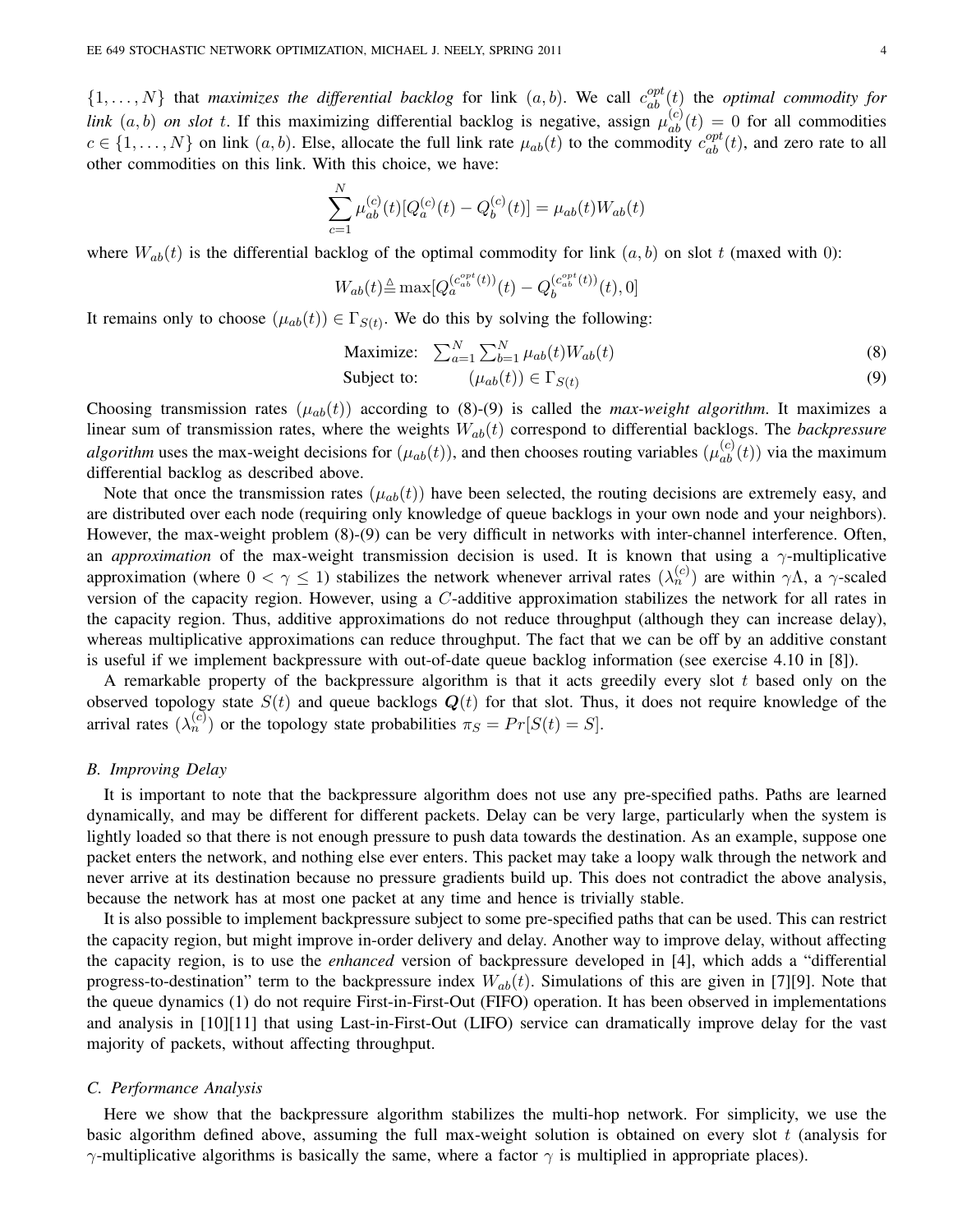Because the backpressure algorithm observes  $Q(t)$  and  $S(t)$  every slot t and chooses decisions  $(\mu_{ab}(t))$  and  $(\mu_{ab}^{(c)}(t))$  to minimize the right-hand-side of the drift bound (7), we have:

$$
\Delta(t) \le B + \sum_{n=1}^{N} \sum_{c=1}^{N} Q_n^{(c)}(t) \mathbb{E} \left\{ \lambda_n^{(c)}(t) + \sum_{a=1}^{N} \mu_{an}^{*(c)}(t) - \sum_{b=1}^{N} \mu_{nb}^{*(c)}(t) |Q(t) \right\}
$$
(10)

where  $(\mu_{ab}^*(t))$  and  $(\mu_{ab}^{*(c)}(t))$  are any alternative decisions that satisfy (2)-(4), including randomized decisions.

Now assume  $(\lambda_n^{(c)}) \in \Lambda$ . Then there exists an S-only algorithm that satisfies (5). Plugging this into the righthand-side of (10) and noting that the conditional expectation given  $Q(t)$  under this S-only algorithm is the same as the unconditional expectation (because  $S(t)$  is i.i.d. over slots, and the S-only algorithm is independent of current queue backlogs) yields:

 $\Delta(t) \leq B$ 

Thus, the drift of a quadratic Lyapunov function is less than or equal to a constant  $B$  for all slots  $t$ . From this, we immediately conclude that all network queues are mean rate stable [8] (this also implies all network queues are rate stable [12]).

If we want a stronger understanding of average queue size, we must assume the arrival rates  $(\lambda_n^{(c)})$  are interior to Λ, so there is an  $\epsilon > 0$  such that (6) holds for some alternative S-only algorithm. Plugging (6) into the righthand-side of  $(10)$  yields:

$$
\Delta(t) \le B - \epsilon \sum_{n=1}^{N} \sum_{c=1}^{N} Q_n^{(c)}(t)
$$

from which we immediately obtain (see [7][8]):

$$
\limsup_{t \to \infty} \frac{1}{t} \sum_{\tau=0}^{t-1} \sum_{n=1}^{N} \sum_{c=1}^{N} \mathbb{E} \left\{ Q_n^{(c)}(\tau) \right\} \le \frac{B}{\epsilon}
$$

It is interesting to note that this average queue size bound increases as the distance  $\epsilon$  to the boundary of the capacity region Λ goes to zero. This is the same qualitative performance as a single M/M/1 queue with arrival rate  $\lambda$  and service rate  $\mu$ , where average queue size is proportional to  $1/\epsilon$ , where  $\epsilon \stackrel{\triangle}{=} \mu - \lambda$ .

## *D. Non-I.I.D. Operation and Universal Scheduling*

The above analysis assumes i.i.d. properties for simplicity. The same algorithm can be shown to operate robustly in non-i.i.d. situations. When arrival processes and topology states are ergodic but not necessarily i.i.d., it still stabilizes the system whenever  $(\lambda_n^{(c)}) \in \Lambda$  [4]. More generally, using a *universal scheduling* approach, it has been shown to offer stability and optimality properties for arbitrary (possibly non-ergodic) sample paths [13].

#### *E. Distributed Backpressure*

Recall that the selection of routing variables  $(\mu_{ab}^{(c)}(t))$  is distributed over each node once the rates  $(\mu_{ab}(t))$  have been determined. The max-weight rate selection problem (8)-(9) can be distributed over each node in cases when the network has orthogonal channels, but is a centralized problem for general networks with inter-channel interference. A distributed approach to backpressure for ad-hoc mobile networks is given in [4], using a signal-to-interference ratio model. There, each node randomly decides to transmit every slot  $t$  (transmitting a "null" packet if it currently does not have a packet to send). The actual transmission rates, and the corresponding actual packets to send, are determined by a 2-step handshake: On the first step, the randomly selected transmiter nodes send a pilot signal with signal strength proportional to that of an actual transmission. On the second step, all potential receiver nodes measure the resulting interference level and send that information back to the transmitters. The signal-to-interference levels for all outgoing links  $(n, b)$  are then known to all nodes n, and each node n can decide its  $\mu_{nb}(t)$  and  $(\mu_{nb}^{(c)}(t))$ variables based on this information.

The resulting throughput is not necessarily optimal because of the random transmission decisions. However, the random transmission process can be viewed as a part of the channel state process (provided that null packets are sent in cases of underflow, so that the channel state process does not depend on queue states). Hence, the resulting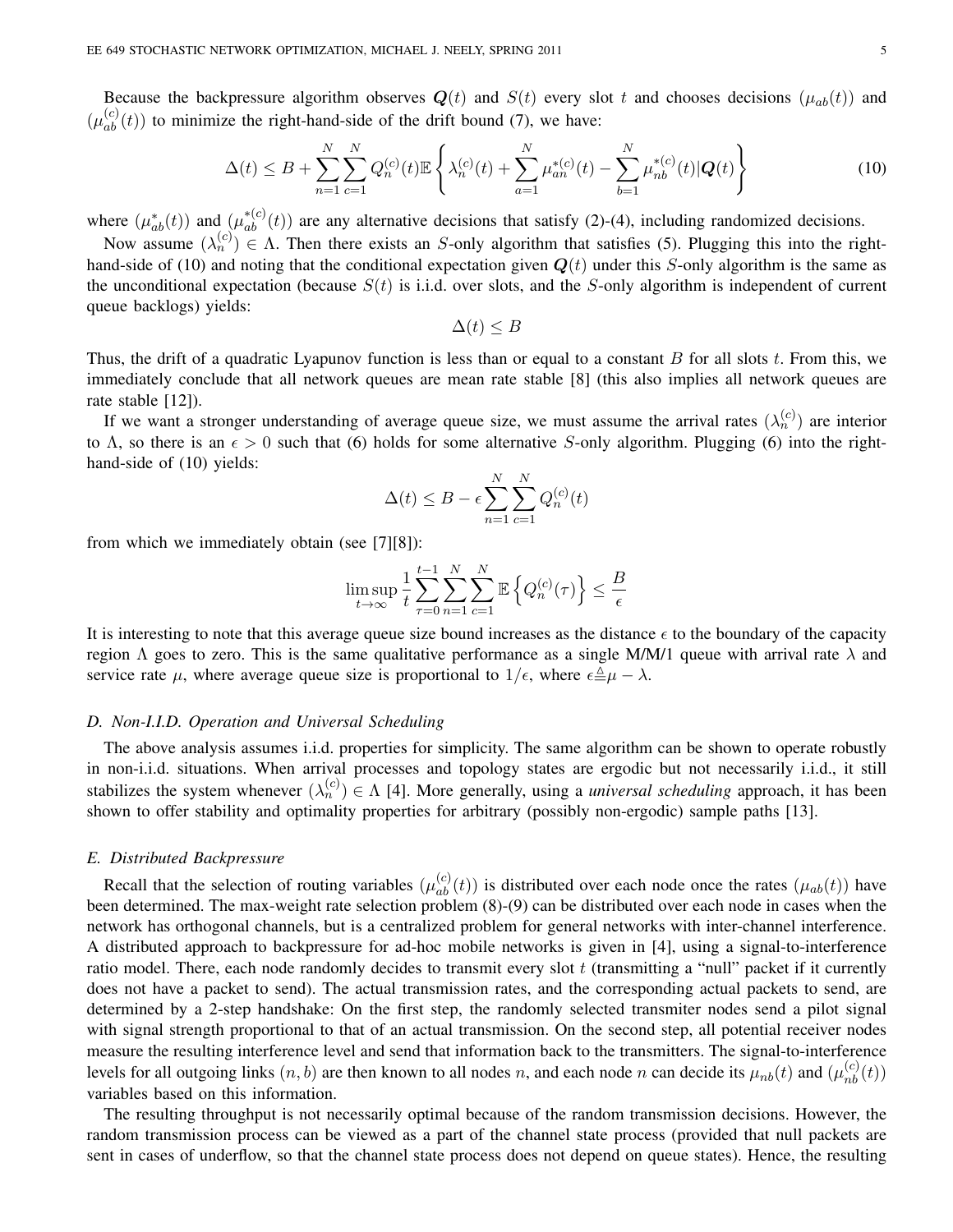throughput of this distributed implementation is optimal over the class of all routing and scheduling algorithms that use such randomized transmissions.

Alternative distributed implementations can roughly be grouped into two classes: The first class of algorithms consider constant multiplicative factor approximations, and yield constant-factor throughput results. The second class of algorithms consider additive approximations, based on updating solutions to the max-weight problem over time. The second class of algorithms seem to require static channel conditions and longer (often non-polynomial) convergence times, although they can provably achieve maximum throughput under appropriate assumptions. See Chapter 6 of [8] and references therein for more details on this.

## *F. Backpressure with Utility Optimization and Penalty Minimization*

Backpressure has been shown to work in conjunction with flow control in [3][6][7], where it yields performance within  $O(1/V)$  of optimal throughput-utility, with  $O(V)$  average delay, where V is a control parameter that can be chosen as large as desired. This gives an explicit  $[O(1/V), O(V)]$  utility-delay tradeoff. Similar properties are shown for average power minimization in [14] (see also a unified treatment in [8]). This is accomplished via a *drift-plus-penalty* approach. Specifically, while backpressure makes control decisions to greedily minimize a bound on the drift  $\Delta(t)$  every sot t, the drift-plus-penalty algorithm makes control decisions to greedily minimize a bound on the following drift-plus-penalty expression:

$$
\Delta(t) + V \mathbb{E} \left\{penalty(t) | \mathbf{Q}(t) \right\}
$$

where  $penalty(t)$  is related to the penalty whose time average is to be minimized. This reduces to the original backpressure algorithm when  $V = 0$ , but makes decisions that incorporate the penalty more heavily as V is increased.

In the same way that minimizing a bound on  $\Delta(t)$  leads to an expression  $\Delta(t) \leq B$  whenever the network can be stabilized (as explained above), minimizing a bound on the drift-plus-penalty leads to an expression of the form:

$$
\Delta(t) + V \mathbb{E} \left\{penalty(t) | \mathbf{Q}(t) \right\} \le B + Vp^*
$$

where  $p^*$  is the optimal time average penalty, from which we immediately conclude that all queues are stable and time average penalty is within  $B/V$  of the optimal value  $p^*$  (see [8] for these details, and for showing average queue size is  $O(V)$ ).

Alternative algorithms for stabilizing queues with utility optimization are developed in [15][16] using a fluid model analysis, in [17] using convex optimization, and in [18] using stochastic gradients. These approaches do not provide the  $O(1/V)$ ,  $O(V)$  utility-delay results given above.

### **REFERENCES**

- [1] L. Tassiulas and A. Ephremides. Stability properties of constrained queueing systems and scheduling policies for maximum throughput in multihop radio networks. *IEEE Transacations on Automatic Control*, vol. 37, no. 12, pp. 1936-1948, Dec. 1992.
- [2] D. P. Bertsekas and R. Gallager. *Data Networks*. New Jersey: Prentice-Hall, Inc., 1992.
- [3] M. J. Neely. *Dynamic Power Allocation and Routing for Satellite and Wireless Networks with Time Varying Channels*. PhD thesis, Massachusetts Institute of Technology, LIDS, 2003.
- [4] M. J. Neely, E. Modiano, and C. E Rohrs. Dynamic power allocation and routing for time varying wireless networks. *IEEE Journal on Selected Areas in Communications*, vol. 23, no. 1, pp. 89-103, January 2005.
- [5] B. Awerbuch and T. Leighton. A simple local-control approximation algorithm for multicommodity flow. *Proc. 34th IEEE Conf. on Foundations of Computer Science*, Oct. 1993.
- [6] M. J. Neely, E. Modiano, and C. Li. Fairness and optimal stochastic control for heterogeneous networks. *Proc. IEEE INFOCOM*, March 2005.
- [7] L. Georgiadis, M. J. Neely, and L. Tassiulas. Resource allocation and cross-layer control in wireless networks. *Foundations and Trends in Networking*, vol. 1, no. 1, pp. 1-149, 2006.
- [8] M. J. Neely. *Stochastic Network Optimization with Application to Communication and Queueing Systems*. Morgan & Claypool, 2010.
- [9] M. J. Neely and R. Urgaonkar. Optimal backpressure routing in wireless networks with multi-receiver diversity. *Ad Hoc Networks (Elsevier)*, vol. 7, no. 5, pp. 862-881, July 2009.
- [10] S. Moeller, A. Sridharan, B. Krishnamachari, and O. Gnawali. Routing without routes: The backpressure collection protocol. *Proc. 9th ACM/IEEE Intl. Conf. on Information Processing in Sensor Networks (IPSN)*, April 2010.
- [11] L. Huang, S. Moeller, M. J. Neely, and B. Krishnamachari. LIFO-backpressure achieves near optimal utility-delay tradeoff. *Proc. WiOpt*, May 2011.
- [12] M. J. Neely. Queue stability and probability 1 convergence via lyapunov optimization. *Arxiv Technical Report*, Oct. 2010.